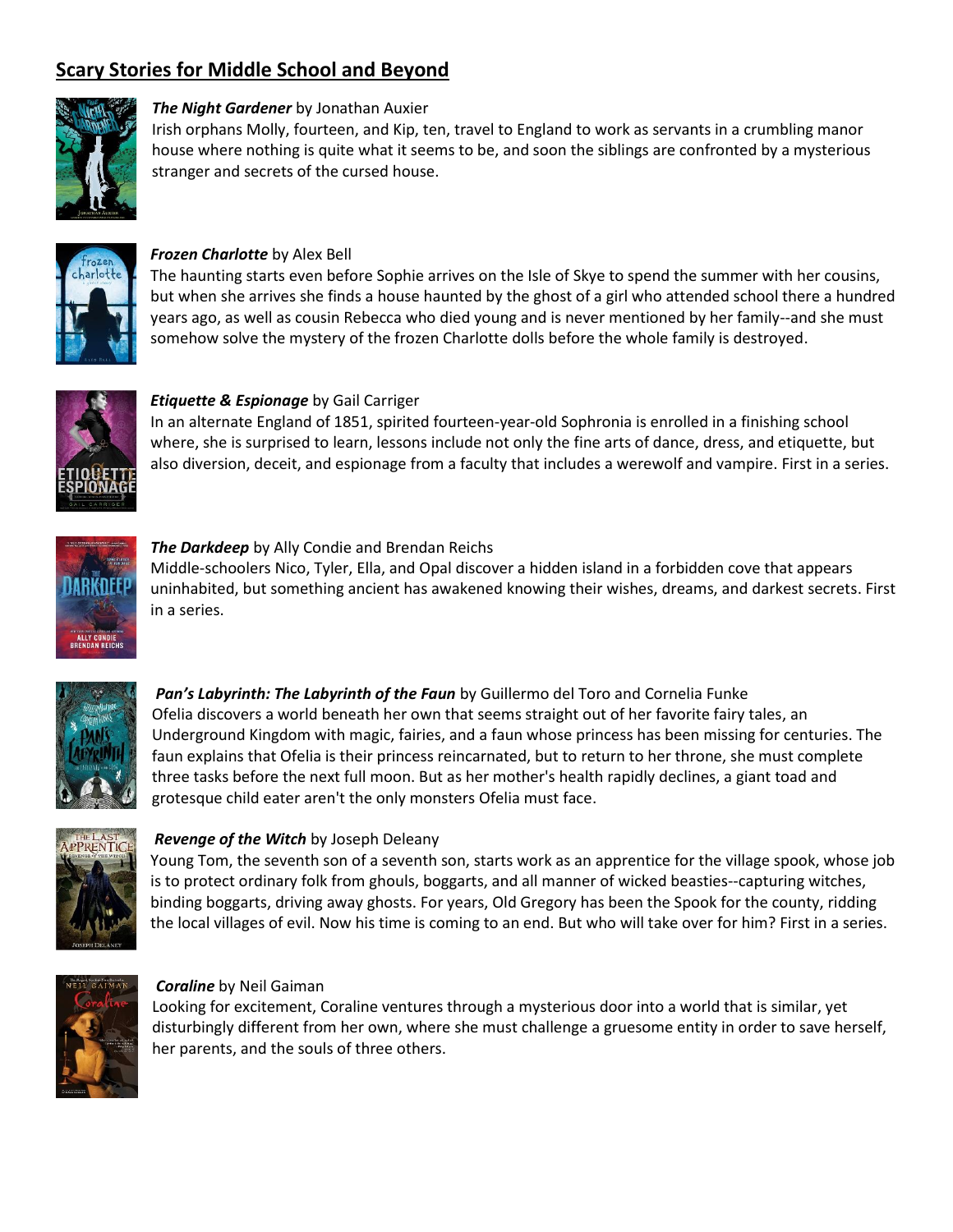

## *The Graveyard Book* by Neil Gaiman

Nobody Owens, known as Bod, is a normal boy. He would be completely normal if he didn't live in a graveyard, being raised by ghosts, with a guardian who belongs to neither the world of the living nor the dead. There are adventures in the graveyard for a boy--an ancient Indigo Man, a gateway to the abandoned city of ghouls, the strange and terrible Sleer. But if Bod leaves the graveyard, he will be in danger from the man Jack--who has already killed Bod's family.



## *Cuckoo Song* by Frances Hardinge

In post-World War I England, eleven-year-old Triss nearly drowns in a millpond known as "The Grimmer" and emerges with memory gaps, aware that something's terribly wrong, and to try to set things right, she must meet a twisted architect who has designs on her family.



## *Scary Stories for Young Foxes* by Christian McKay Heidicker

The haunted season has arrived in the Antler Wood. No fox kit is safe. When Mia and Uly are separated from their litters, they discover a dangerous world full of monsters. In order to find a den to call home, they must venture through field and forest, facing unspeakable things that dwell in the darkness: a zombie who hungers for their flesh, a witch who tries to steal their skins, a ghost who hunts them through the snow . . . and other things too scary to mention.



## *Hide and Seeker* by Daka Hermon

Something is wrong with Zee, who has returned after a year's absence; nobody knows where he was or what happened to him, but now he is distracted and violent, freaking out when he sees his friends playing an odd game of hide-and-seek, and talking wildly about some danger that is approaching. Soon his friends are pulled into a shadowy world ruled by a monstrous, shape-shifting Seeker, forced to play a terrifying game of hide-and-seek confronting their worst nightmares in order to find their way home.



# *The Stitchers* by Lorien Lawrence

Thirteen-year-old Quinn Parker knows that there's something off about her neighbors. She calls them "the Oldies" because they've lived on Goodie Lane for as long as anyone can remember, but they never seem to age. Are they vampires? Or aliens? Or getting secret experimental surgeries? Or is Quinn's imagination just running wild again? First in a series.



## *The Nest* by Kenneth Oppel

Steve is full of worries about his sick newborn baby brother who is fighting to survive, about his parents who are struggling to cope, even about the wasp's nest looming ominously from the eaves. So when a mysterious wasp queen invades his dreams, offering to "fix" the baby, Steve thinks his prayers have been answered. All he has to do is say "Yes." But "yes" is a powerful word. It is also a dangerous one. And once it is uttered, can it be taken back?



## *Miss Peregrine's Home for Peculiar Children* by Ransom Riggs

A horrific family tragedy sets sixteen-year-old Jacob journeying to a remote island off the coast of Wales, where he discovers the crumbling ruins of Miss Peregrine's Home for Peculiar Children. As Jacob explores its abandoned bedrooms and hallways, it becomes clear that the children were more than just peculiar. They may have been dangerous. They may have been quarantined on a deserted island for good reason. First in a series.



## *Jackaby* by William Ritter

Newly arrived in New England, 1892, and in need of a job, Abigail finds herself working for Jackaby, an investigator of the unexplained with a keen eye for the extraordinary, on a thrilling case: a serial killer is on the loose. The police believe it's an ordinary villain, but Jackaby is certain it is the work of a creature whose existence the police seem adamant to deny.